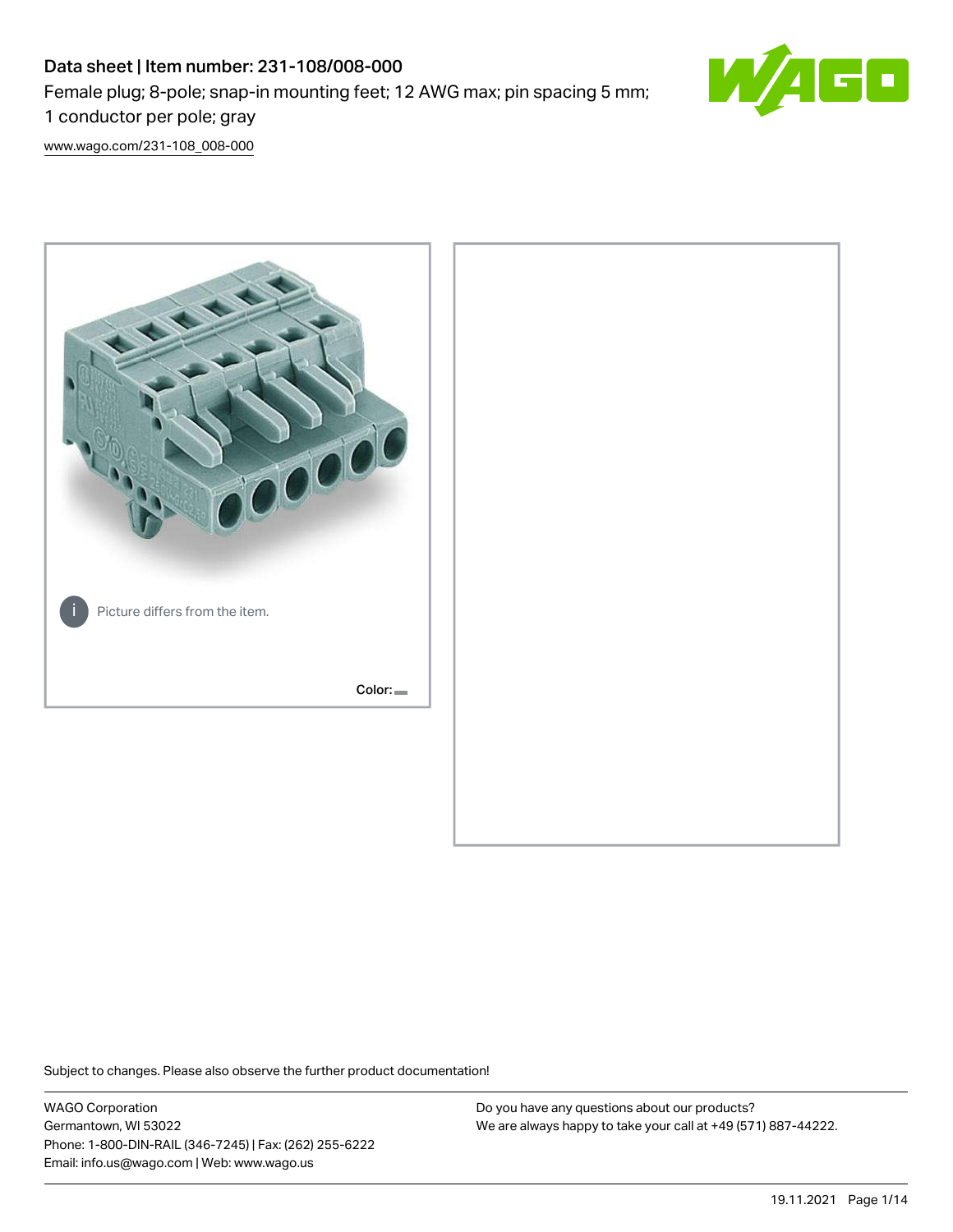

Dimensions in mm

 $L =$  (pole no. x pin spacing) + 1.5 mm

2- to 3-pole female connectors – one latch only

#### Item description

- **Universal connection for all conductor types**
- Easy cable pre-assembly and on-unit wiring via vertical and horizontal CAGE CLAMP<sup>®</sup> actuation  $\blacksquare$
- $\blacksquare$ Integrated test ports
- $\blacksquare$ With coding fingers

Subject to changes. Please also observe the further product documentation! Data

WAGO Corporation Germantown, WI 53022 Phone: 1-800-DIN-RAIL (346-7245) | Fax: (262) 255-6222 Email: info.us@wago.com | Web: www.wago.us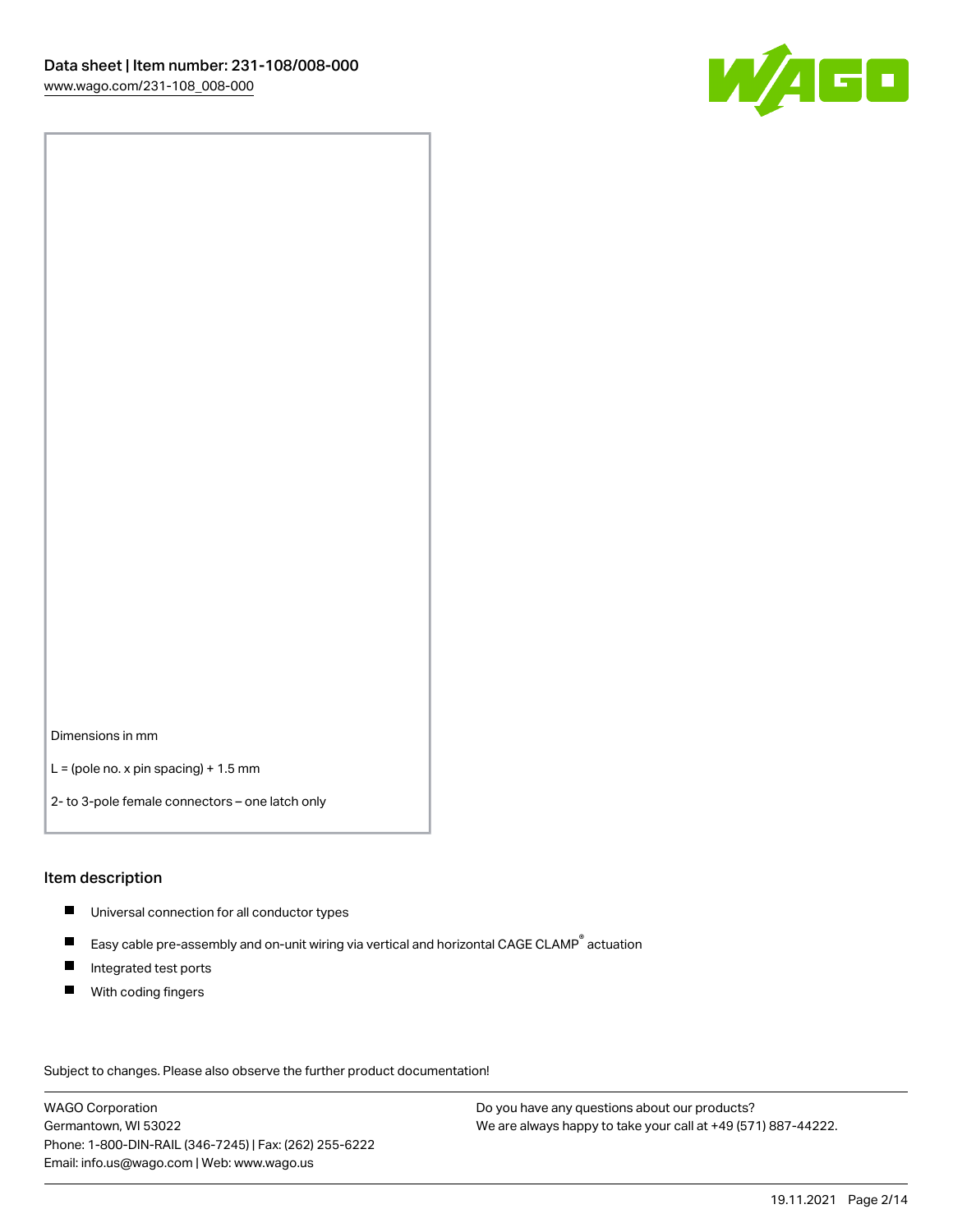

## Data Notes

| Safety information 1 | The MCS-MULTI CONNECTION SYSTEM includes connectors<br>without breaking capacity in accordance with DIN EN 61984. When<br>used as intended, these connectors must not be connected<br>/disconnected when live or under load. The circuit design should<br>ensure header pins, which can be touched, are not live when<br>unmated. |
|----------------------|-----------------------------------------------------------------------------------------------------------------------------------------------------------------------------------------------------------------------------------------------------------------------------------------------------------------------------------|
| Variants:            | Gold-plated or partially gold-plated contact surfaces<br>Other versions (or variants) can be requested from WAGO Sales or<br>configured at https://configurator.wago.com/                                                                                                                                                         |

## Electrical data

## IEC Approvals

| Ratings per                 | IEC/EN 60664-1                                                        |
|-----------------------------|-----------------------------------------------------------------------|
| Rated voltage (III / 3)     | 320 V                                                                 |
| Rated surge voltage (III/3) | 4 <sub>k</sub> V                                                      |
| Rated voltage (III/2)       | 320 V                                                                 |
| Rated surge voltage (III/2) | 4 <sub>k</sub> V                                                      |
| Nominal voltage (II/2)      | 630 V                                                                 |
| Rated surge voltage (II/2)  | 4 <sub>k</sub> V                                                      |
| Rated current               | 16A                                                                   |
| Legend (ratings)            | $(III / 2)$ $\triangle$ Overvoltage category III / Pollution degree 2 |

## UL Approvals

| Approvals per                  | UL 1059 |
|--------------------------------|---------|
| Rated voltage UL (Use Group B) | 300 V   |
| Rated current UL (Use Group B) | 15 A    |
| Rated voltage UL (Use Group D) | 300 V   |
| Rated current UL (Use Group D) | 10 A    |

## Ratings per UL

| Rated voltage UL 1977 | 300 V |
|-----------------------|-------|
| Rated current UL 1977 |       |

## CSA Approvals

Approvals per CSA

| <b>WAGO Corporation</b>                                | Do you have any questions about our products?                 |
|--------------------------------------------------------|---------------------------------------------------------------|
| Germantown, WI 53022                                   | We are always happy to take your call at +49 (571) 887-44222. |
| Phone: 1-800-DIN-RAIL (346-7245)   Fax: (262) 255-6222 |                                                               |
| Email: info.us@wago.com   Web: www.wago.us             |                                                               |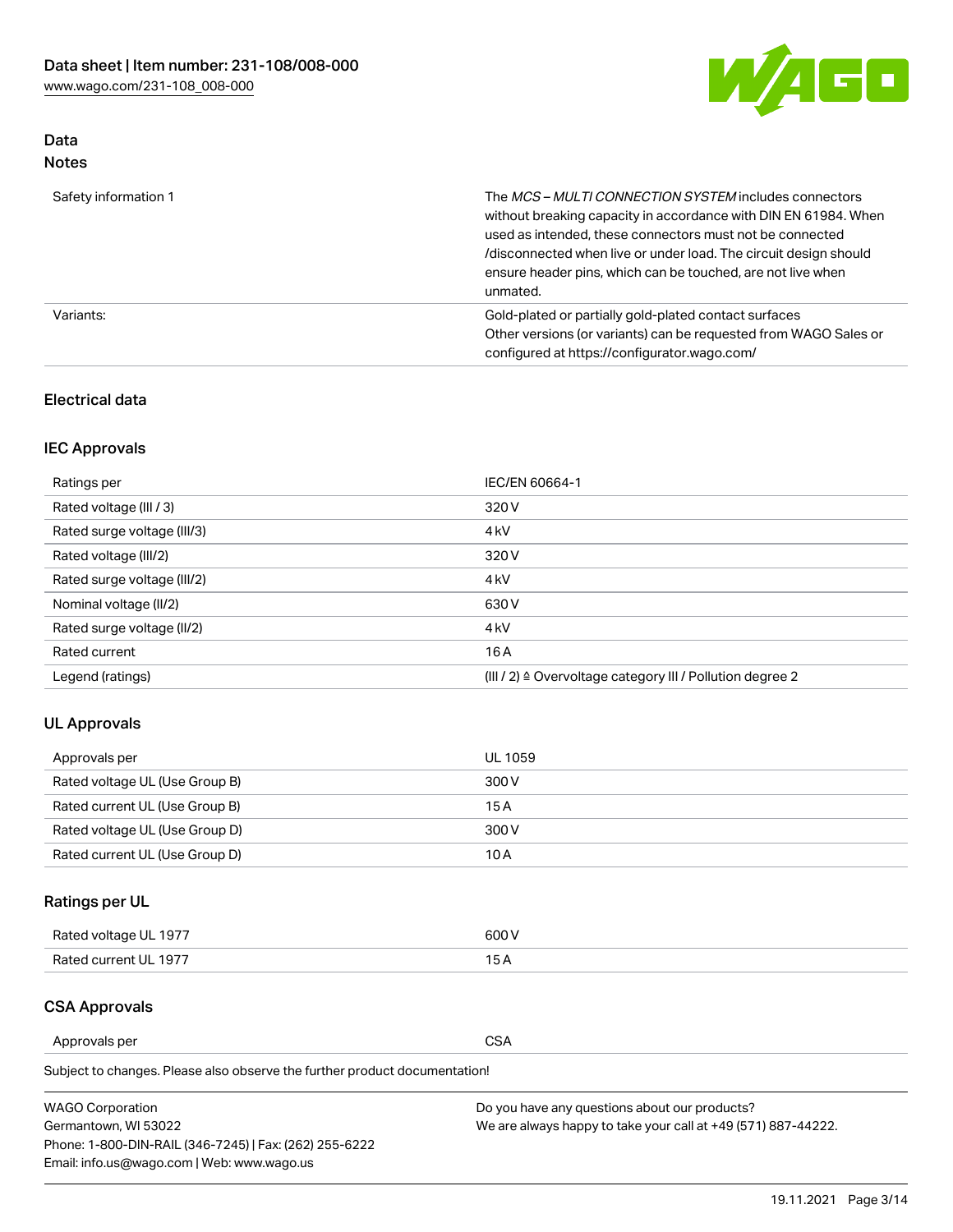W/160

| Rated voltage CSA (Use Group B) | 300 V |
|---------------------------------|-------|
| Rated current CSA (Use Group B) | 15 A  |
| Rated voltage CSA (Use Group D) | 300 V |
| Rated current CSA (Use Group D) | 10 A  |

### Connection data

| Total number of connection points | o |
|-----------------------------------|---|
| Total number of potentials        |   |
| Number of connection types        |   |
| Number of levels                  |   |

#### Connection 1

| Connection technology                             | CAGE CLAMP <sup>®</sup>                 |
|---------------------------------------------------|-----------------------------------------|
| Actuation type                                    | Operating tool                          |
| Solid conductor                                   | $0.082.5$ mm <sup>2</sup> / 28  12 AWG  |
| Fine-stranded conductor                           | $0.08$ 2.5 mm <sup>2</sup> / 28  12 AWG |
| Fine-stranded conductor; with insulated ferrule   | $0.251.5$ mm <sup>2</sup>               |
| Fine-stranded conductor; with uninsulated ferrule | $0.252.5$ mm <sup>2</sup>               |
| Strip length                                      | 89 mm / 0.31  0.35 inch                 |
| Number of poles                                   | 8                                       |
| Conductor entry direction to mating direction     | 0°                                      |

## Physical data

| Pin spacing             | 5 mm / 0.197 inch    |
|-------------------------|----------------------|
| Width                   | 41.5 mm / 1.634 inch |
| Height                  | 18.8 mm / 0.74 inch  |
| Height from the surface | 14.3 mm / 0.563 inch |
| Depth                   | 26.5 mm / 1.043 inch |

#### Mechanical data

| Housing sheet thickness | $0.61.2$ mm / 0.024  0.047 inch |
|-------------------------|---------------------------------|
| Mounting type           | Snap-in foot                    |
| Mounting type           | Panel mounting                  |

#### Plug-in connection

Contact type (pluggable connector) example and the Female connector/socket

Subject to changes. Please also observe the further product documentation!

WAGO Corporation Germantown, WI 53022 Phone: 1-800-DIN-RAIL (346-7245) | Fax: (262) 255-6222 Email: info.us@wago.com | Web: www.wago.us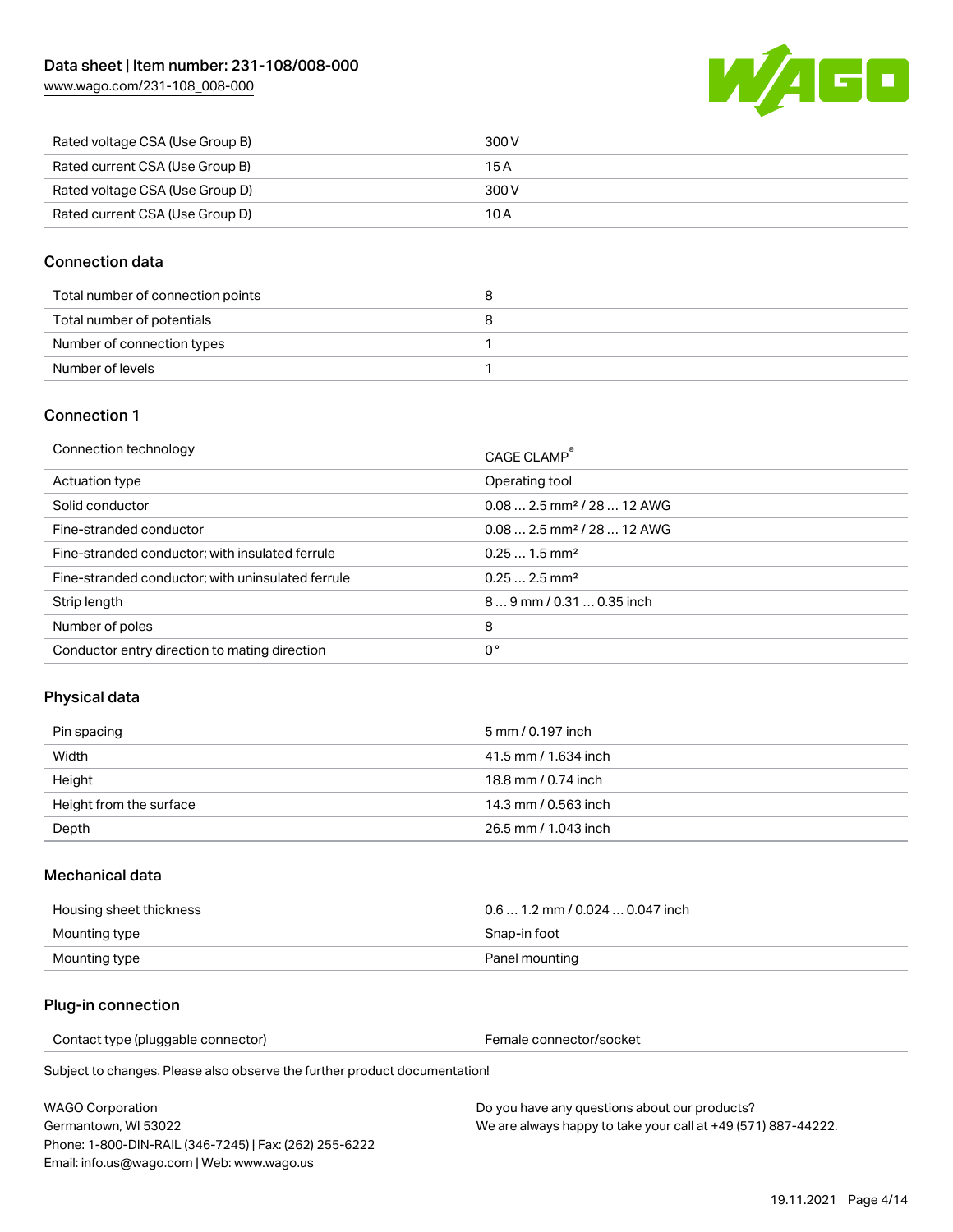[www.wago.com/231-108\\_008-000](http://www.wago.com/231-108_008-000)



| Connector (connection type)   | for conductor |
|-------------------------------|---------------|
| Mismating protection          | No            |
| Locking of plug-in connection | Without       |

### Material data

| Color                       | gray                              |
|-----------------------------|-----------------------------------|
| Material group              |                                   |
| Insulation material         | Polyamide (PA66)                  |
| Flammability class per UL94 | V <sub>0</sub>                    |
| Clamping spring material    | Chrome nickel spring steel (CrNi) |
| Contact material            | Copper alloy                      |
| Contact plating             | tin-plated                        |
| Fire load                   | 0.207 MJ                          |
| Weight                      | 14.7 g                            |
|                             |                                   |

#### Environmental requirements

| Limit temperature range<br>. | ⊥+85 °C<br>-60 … |
|------------------------------|------------------|
|------------------------------|------------------|

## Commercial data

| Product Group         | 3 (Multi Conn. System) |
|-----------------------|------------------------|
| PU (SPU)              | 50 Stück               |
| Packaging type        | box                    |
| Country of origin     | DE                     |
| <b>GTIN</b>           | 4044918339865          |
| Customs tariff number | 8536694040             |

#### Approvals / Certificates

#### Country specific Approvals

| Logo | Approval                               | <b>Additional Approval Text</b> | Certificate<br>name |
|------|----------------------------------------|---------------------------------|---------------------|
|      | CВ<br><b>DEKRA Certification B.V.</b>  | IEC 61984                       | NL-39756            |
|      | <b>CSA</b><br>DEKRA Certification B.V. | C <sub>22.2</sub>               | LR 18677-<br>25     |

#### Ship Approvals

| <b>WAGO Corporation</b>                                | Do you have any questions about our products?                 |
|--------------------------------------------------------|---------------------------------------------------------------|
| Germantown, WI 53022                                   | We are always happy to take your call at +49 (571) 887-44222. |
| Phone: 1-800-DIN-RAIL (346-7245)   Fax: (262) 255-6222 |                                                               |
| Email: info.us@wago.com   Web: www.wago.us             |                                                               |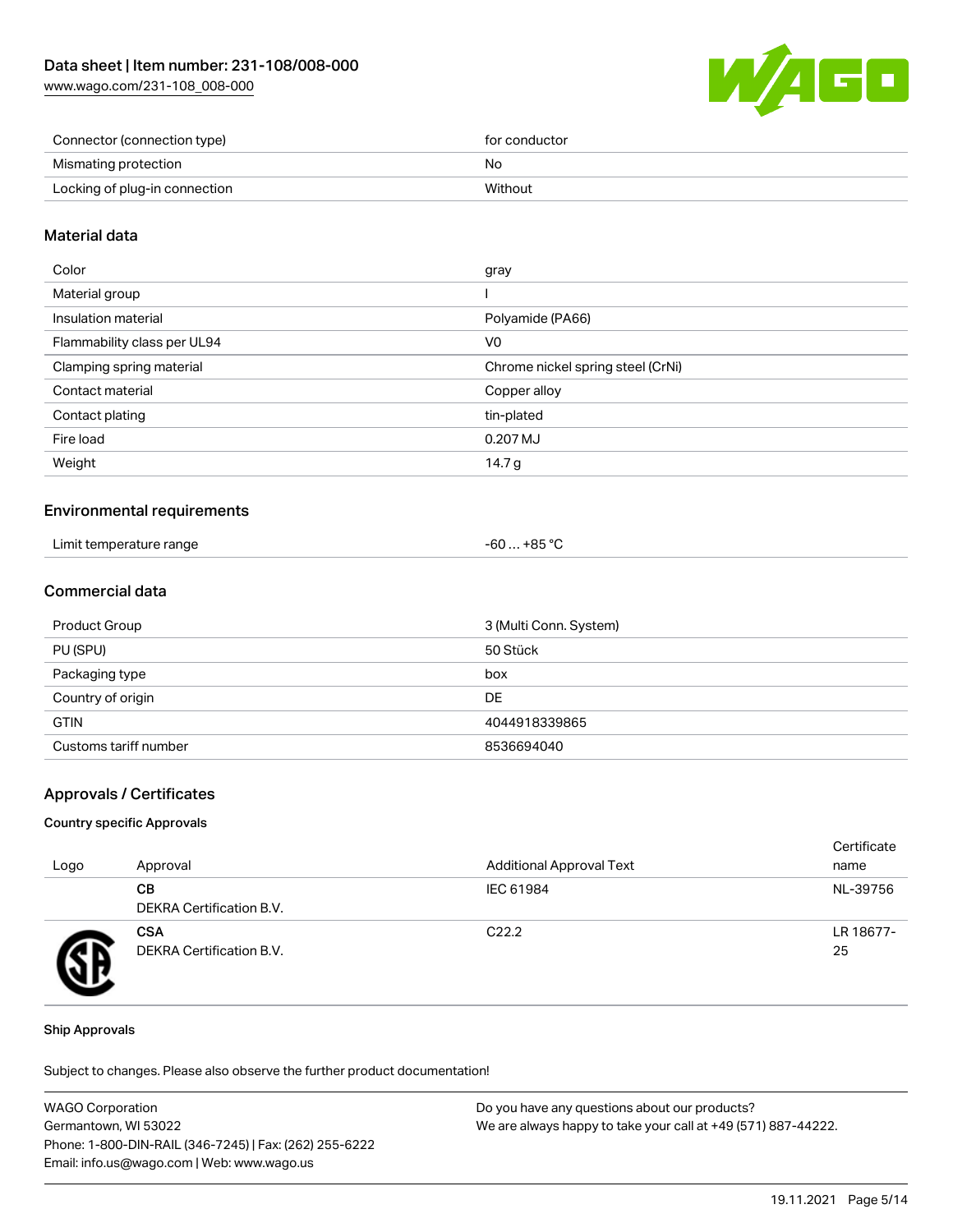## Data sheet | Item number: 231-108/008-000

[www.wago.com/231-108\\_008-000](http://www.wago.com/231-108_008-000)



| Logo                | Approval                                                | <b>Additional Approval Text</b> | Certificate<br>name                |
|---------------------|---------------------------------------------------------|---------------------------------|------------------------------------|
| ABS                 | <b>ABS</b><br>American Bureau of Shipping               | $\overline{\phantom{a}}$        | $19 -$<br>HG1869876-<br><b>PDA</b> |
| VERITAS             | BV<br>Bureau Veritas S.A.                               | IEC 60998                       | 11915/D0<br><b>BV</b>              |
|                     | <b>DNV GL</b><br>Det Norske Veritas, Germanischer Lloyd | $\overline{\phantom{a}}$        | TAE000016Z                         |
| <b>UL-Approvals</b> |                                                         |                                 |                                    |
| Logo                | Approval                                                | <b>Additional Approval Text</b> | Certificate<br>name                |
|                     | UL<br>Underwriters Laboratories Inc.                    | <b>UL 1059</b>                  | E45172                             |
|                     | <b>UR</b><br>Underwriters Laboratories Inc.             | <b>UL 1977</b>                  | E45171                             |

## **Counterpart**

| FROOR        |                                                |                      |
|--------------|------------------------------------------------|----------------------|
|              | Item no.231-608                                |                      |
| <b>ABBBE</b> | Male connector; 8-pole; Pin spacing 5 mm; gray | www.wago.com/231-608 |

## Optional accessories

#### Ferrules

t

| Ferrule |                                                                                                                        |                      |
|---------|------------------------------------------------------------------------------------------------------------------------|----------------------|
|         | Item no.: 216-101<br>Ferrule; Sleeve for 0.5 mm <sup>2</sup> / AWG 22; uninsulated; electro-tin plated; silver-colored | www.wago.com/216-101 |
|         | Item no.: 216-104<br>Ferrule; Sleeve for 1.5 mm <sup>2</sup> / AWG 16; uninsulated; electro-tin plated; silver-colored | www.wago.com/216-104 |
|         | Item no.: 216-106<br>Ferrule; Sleeve for 2.5 mm <sup>2</sup> / AWG 14; uninsulated; electro-tin plated; silver-colored | www.wago.com/216-106 |
|         |                                                                                                                        |                      |

| <b>WAGO Corporation</b>                                | Do you have any questions about our products?                 |
|--------------------------------------------------------|---------------------------------------------------------------|
| Germantown, WI 53022                                   | We are always happy to take your call at +49 (571) 887-44222. |
| Phone: 1-800-DIN-RAIL (346-7245)   Fax: (262) 255-6222 |                                                               |
| Email: info.us@wago.com   Web: www.wago.us             |                                                               |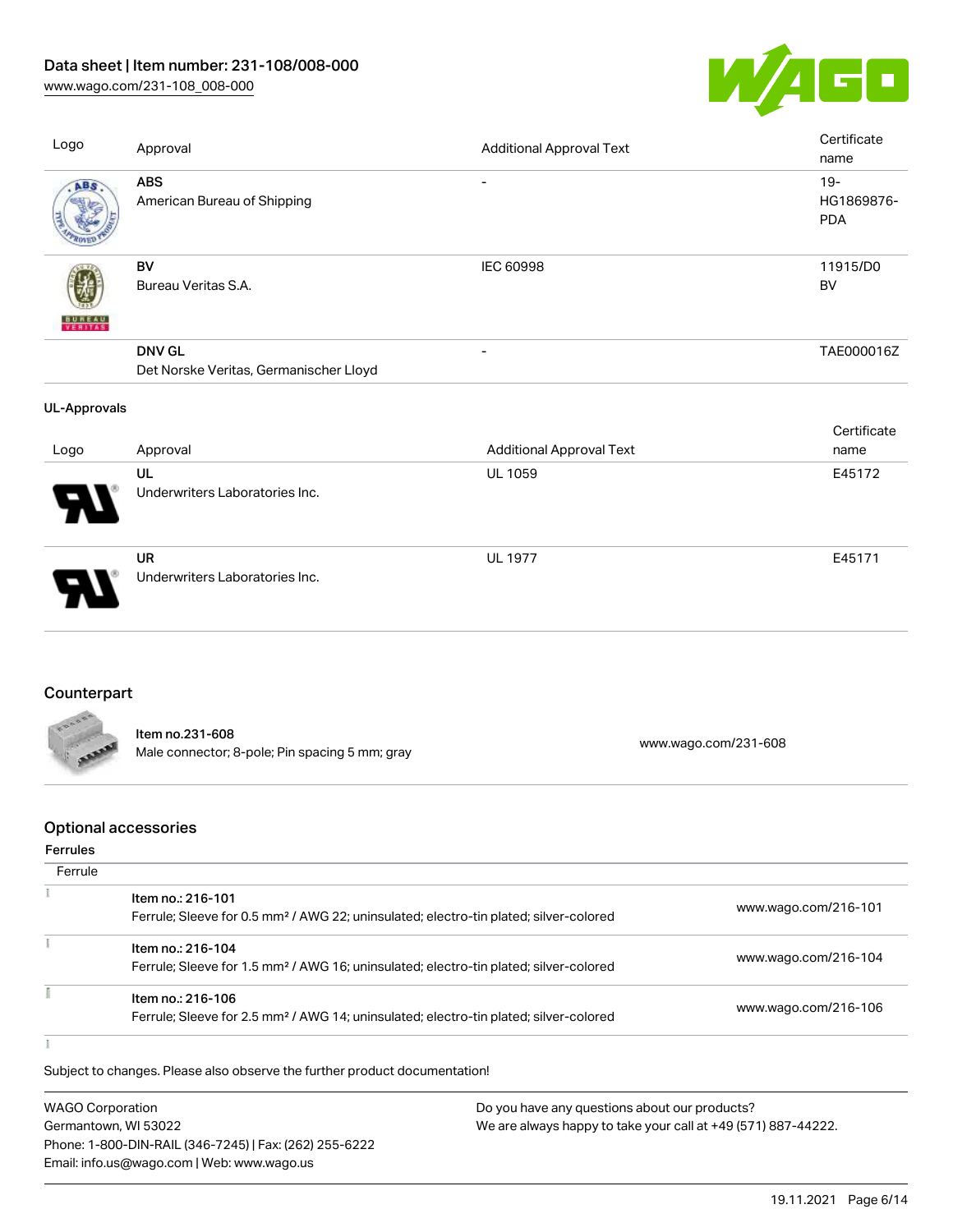Phone: 1-800-DIN-RAIL (346-7245) | Fax: (262) 255-6222

Email: info.us@wago.com | Web: www.wago.us

[www.wago.com/231-108\\_008-000](http://www.wago.com/231-108_008-000)



|                         | Item no.: 216-102<br>Ferrule; Sleeve for 0.75 mm <sup>2</sup> / AWG 20; uninsulated; electro-tin plated; silver-colored                                                                           |                                                                                                                | www.wago.com/216-102 |
|-------------------------|---------------------------------------------------------------------------------------------------------------------------------------------------------------------------------------------------|----------------------------------------------------------------------------------------------------------------|----------------------|
|                         | Item no.: 216-103<br>Ferrule; Sleeve for 1 mm <sup>2</sup> / AWG 18; uninsulated; electro-tin plated                                                                                              |                                                                                                                | www.wago.com/216-103 |
|                         | Item no.: 216-123<br>Ferrule; Sleeve for 1 mm <sup>2</sup> / AWG 18; uninsulated; electro-tin plated; silver-colored                                                                              |                                                                                                                | www.wago.com/216-123 |
|                         | Item no.: 216-122<br>Ferrule; Sleeve for 0.75 mm <sup>2</sup> / AWG 20; uninsulated; electro-tin plated; silver-colored                                                                           |                                                                                                                | www.wago.com/216-122 |
|                         | Item no.: 216-124<br>Ferrule; Sleeve for 1.5 mm <sup>2</sup> / AWG 16; uninsulated; electro-tin plated                                                                                            |                                                                                                                | www.wago.com/216-124 |
|                         | Item no.: 216-142<br>Ferrule; Sleeve for 0.75 mm <sup>2</sup> / 18 AWG; uninsulated; electro-tin plated; electrolytic copper; gastight<br>crimped; acc. to DIN 46228, Part 1/08.92                |                                                                                                                | www.wago.com/216-142 |
|                         | Item no.: 216-132<br>Ferrule; Sleeve for 0.34 mm <sup>2</sup> / AWG 24; uninsulated; electro-tin plated                                                                                           |                                                                                                                | www.wago.com/216-132 |
|                         | Item no.: 216-121<br>Ferrule; Sleeve for 0.5 mm <sup>2</sup> / AWG 22; uninsulated; electro-tin plated; silver-colored                                                                            |                                                                                                                | www.wago.com/216-121 |
|                         | Item no.: 216-143<br>Ferrule; Sleeve for 1 mm <sup>2</sup> / AWG 18; uninsulated; electro-tin plated; electrolytic copper; gastight<br>crimped; acc. to DIN 46228, Part 1/08.92                   |                                                                                                                | www.wago.com/216-143 |
|                         | Item no.: 216-131<br>Ferrule; Sleeve for 0.25 mm <sup>2</sup> / AWG 24; uninsulated; electro-tin plated; silver-colored                                                                           |                                                                                                                | www.wago.com/216-131 |
|                         | Item no.: 216-141<br>Ferrule; Sleeve for 0.5 mm <sup>2</sup> / 20 AWG; uninsulated; electro-tin plated; electrolytic copper; gastight<br>crimped; acc. to DIN 46228, Part 1/08.92                 |                                                                                                                | www.wago.com/216-141 |
|                         | Item no.: 216-152<br>Ferrule; Sleeve for 0.34 mm <sup>2</sup> / AWG 24; uninsulated; electro-tin plated                                                                                           |                                                                                                                | www.wago.com/216-152 |
|                         | Item no.: 216-203<br>Ferrule; Sleeve for 1 mm <sup>2</sup> / AWG 18; insulated; electro-tin plated; red                                                                                           |                                                                                                                | www.wago.com/216-203 |
|                         | Item no.: 216-202<br>Ferrule; Sleeve for 0.75 mm <sup>2</sup> / 18 AWG; insulated; electro-tin plated; gray                                                                                       |                                                                                                                | www.wago.com/216-202 |
|                         | Item no.: 216-151<br>Ferrule; Sleeve for 0.25 mm <sup>2</sup> / AWG 24; uninsulated; electro-tin plated                                                                                           |                                                                                                                | www.wago.com/216-151 |
|                         | Item no.: 216-204<br>Ferrule; Sleeve for 1.5 mm <sup>2</sup> / AWG 16; insulated; electro-tin plated; black                                                                                       |                                                                                                                | www.wago.com/216-204 |
|                         | Item no.: 216-144<br>Ferrule; Sleeve for 1.5 mm <sup>2</sup> / AWG 16; uninsulated; electro-tin plated; electrolytic copper; gastight<br>crimped; acc. to DIN 46228, Part 1/08.92; silver-colored |                                                                                                                | www.wago.com/216-144 |
|                         | Item no.: 216-201<br>Ferrule; Sleeve for 0.5 mm <sup>2</sup> / 20 AWG; insulated; electro-tin plated; white                                                                                       |                                                                                                                | www.wago.com/216-201 |
|                         | Subject to changes. Please also observe the further product documentation!                                                                                                                        |                                                                                                                |                      |
| <b>WAGO Corporation</b> | Germantown, WI 53022                                                                                                                                                                              | Do you have any questions about our products?<br>We are always happy to take your call at +49 (571) 887-44222. |                      |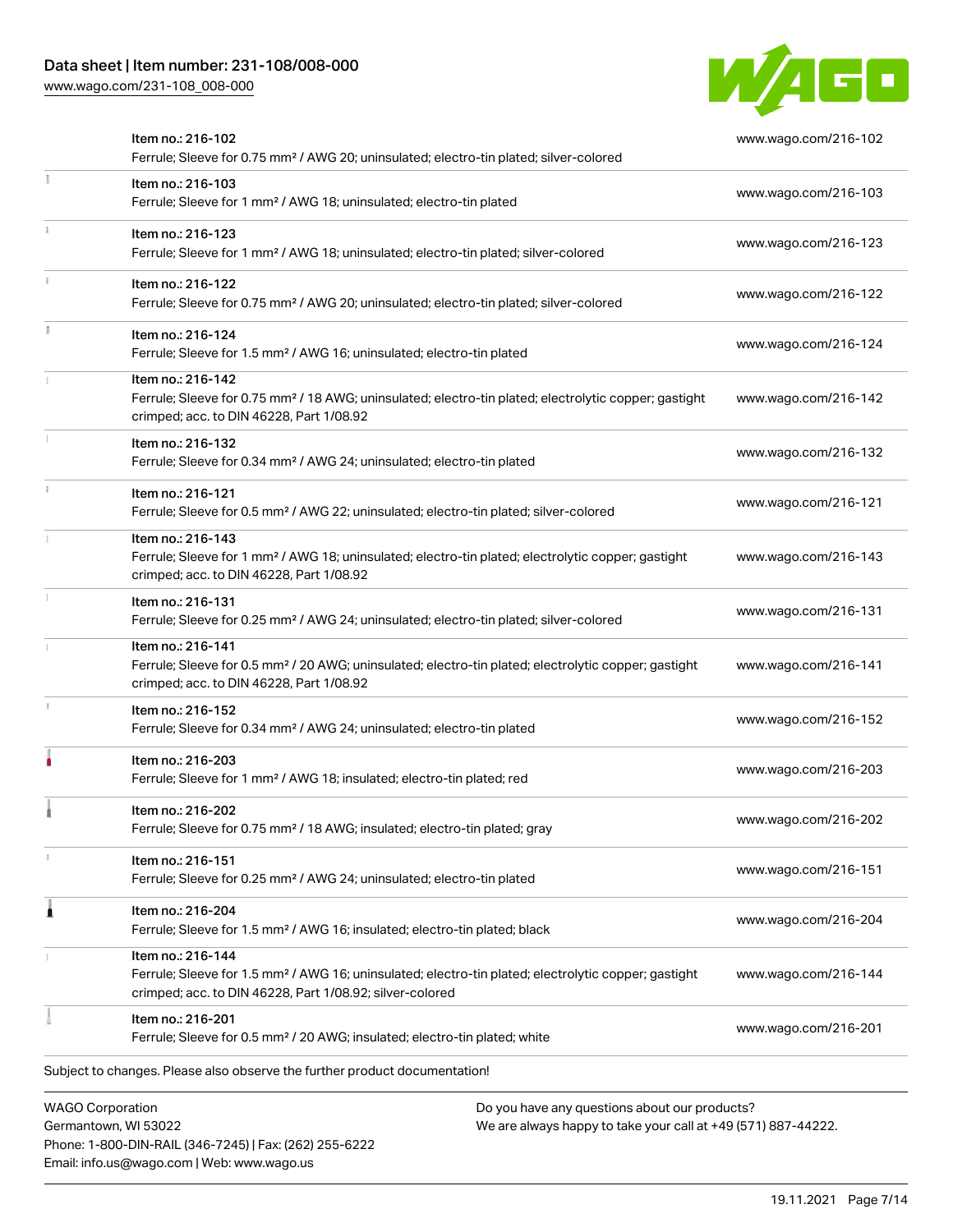## Data sheet | Item number: 231-108/008-000

[www.wago.com/231-108\\_008-000](http://www.wago.com/231-108_008-000)



|   | Item no.: 216-301<br>Ferrule; Sleeve for 0.25 mm <sup>2</sup> / AWG 24; insulated; electro-tin plated; yellow                                                                                           | www.wago.com/216-301 |
|---|---------------------------------------------------------------------------------------------------------------------------------------------------------------------------------------------------------|----------------------|
|   | crimped; acc. to DIN 46228, Part 4/09.90; gray                                                                                                                                                          |                      |
|   | Item no.: 216-262<br>Ferrule; Sleeve for 0.75 mm <sup>2</sup> / 18 AWG; insulated; electro-tin plated; electrolytic copper; gastight                                                                    | www.wago.com/216-262 |
| 1 | Item no.: 216-284<br>Ferrule; Sleeve for 1.5 mm <sup>2</sup> / AWG 16; insulated; electro-tin plated; electrolytic copper; gastight<br>crimped; acc. to DIN 46228, Part 4/09.90; black                  | www.wago.com/216-284 |
|   | Item no.: 216-264<br>Ferrule; Sleeve for 1.5 mm <sup>2</sup> / AWG 16; insulated; electro-tin plated; electrolytic copper; gastight<br>crimped; acc. to DIN 46228, Part 4/09.90; black                  | www.wago.com/216-264 |
|   | Item no.: 216-263<br>Ferrule; Sleeve for 1 mm <sup>2</sup> / AWG 18; insulated; electro-tin plated; electrolytic copper; gastight crimped; www.wago.com/216-263<br>acc. to DIN 46228, Part 4/09.90; red |                      |
|   | Item no.: 216-244<br>Ferrule; Sleeve for 1.5 mm <sup>2</sup> / AWG 16; insulated; electro-tin plated; electrolytic copper; gastight<br>crimped; acc. to DIN 46228, Part 4/09.90; black                  | www.wago.com/216-244 |
|   | Item no.: 216-243<br>Ferrule; Sleeve for 1 mm <sup>2</sup> / AWG 18; insulated; electro-tin plated; electrolytic copper; gastight crimped; www.wago.com/216-243<br>acc. to DIN 46228, Part 4/09.90; red |                      |
| 1 | Item no.: 216-224<br>Ferrule; Sleeve for 1.5 mm <sup>2</sup> / AWG 16; insulated; electro-tin plated; black                                                                                             | www.wago.com/216-224 |
|   | Item no.: 216-221<br>Ferrule; Sleeve for 0.5 mm <sup>2</sup> / 20 AWG; insulated; electro-tin plated; white                                                                                             | www.wago.com/216-221 |
|   | Item no.: 216-222<br>Ferrule; Sleeve for 0.75 mm <sup>2</sup> / 18 AWG; insulated; electro-tin plated; gray                                                                                             | www.wago.com/216-222 |
|   | Item no.: 216-242<br>Ferrule; Sleeve for 0.75 mm <sup>2</sup> / 18 AWG; insulated; electro-tin plated; electrolytic copper; gastight<br>crimped; acc. to DIN 46228, Part 4/09.90; gray                  | www.wago.com/216-242 |
|   | Item no.: 216-241<br>Ferrule; Sleeve for 0.5 mm <sup>2</sup> / 20 AWG; insulated; electro-tin plated; electrolytic copper; gastight<br>crimped; acc. to DIN 46228, Part 4/09.90; white                  | www.wago.com/216-241 |
|   | Item no.: 216-223<br>Ferrule; Sleeve for 1 mm <sup>2</sup> / AWG 18; insulated; electro-tin plated; red                                                                                                 | www.wago.com/216-223 |

Subject to changes. Please also observe the further product documentation!

| <b>WAGO Corporation</b>                                | Do v |
|--------------------------------------------------------|------|
| Germantown, WI 53022                                   | We a |
| Phone: 1-800-DIN-RAIL (346-7245)   Fax: (262) 255-6222 |      |
| Email: info.us@wago.com   Web: www.wago.us             |      |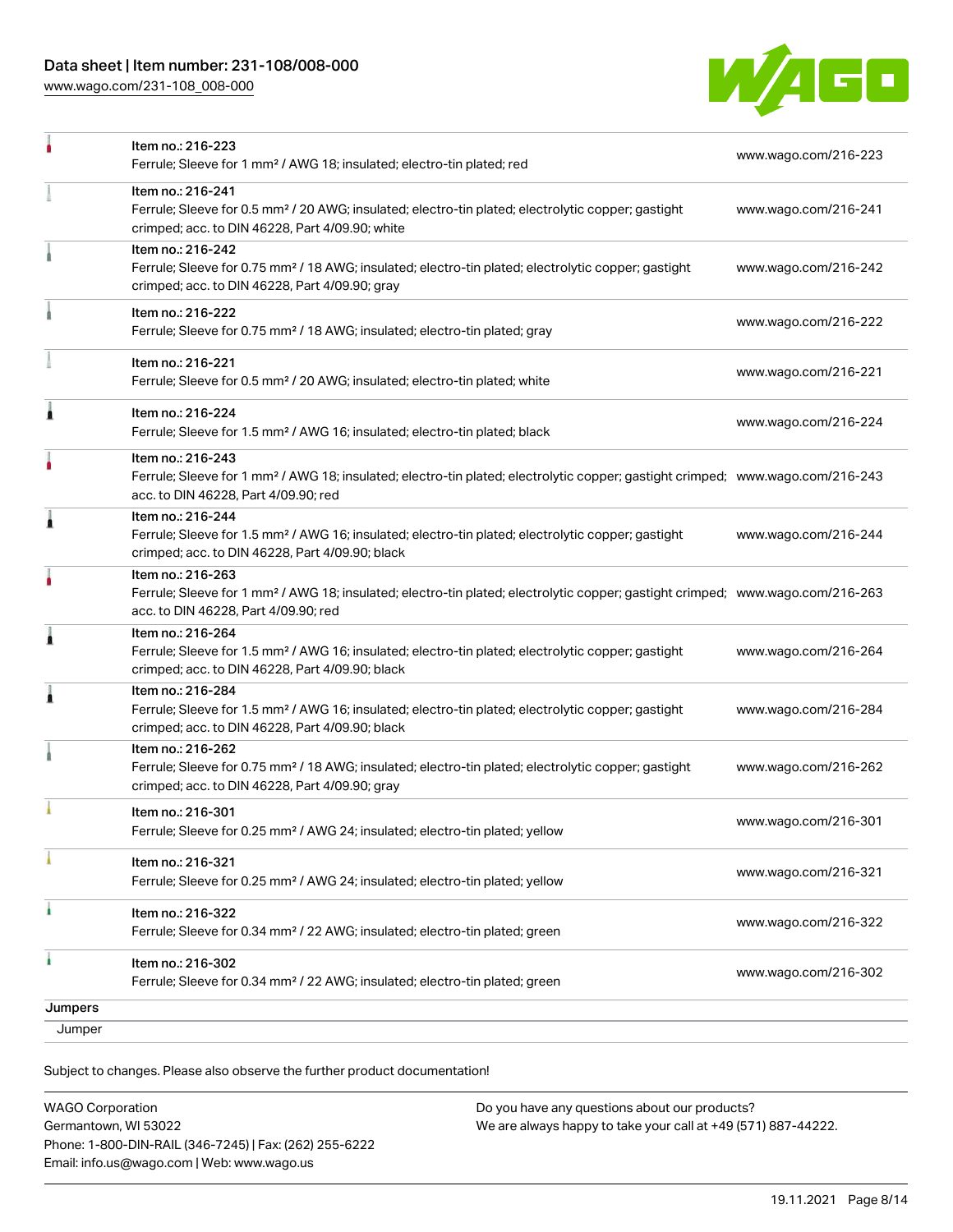## Data sheet | Item number: 231-108/008-000

[www.wago.com/231-108\\_008-000](http://www.wago.com/231-108_008-000)



|                            | Item no.: 231-905<br>Jumper; for conductor entry; 5-way; insulated; gray                                                   | www.wago.com/231-905 |
|----------------------------|----------------------------------------------------------------------------------------------------------------------------|----------------------|
|                            | Item no.: 231-903<br>Jumper; for conductor entry; 3-way; insulated; gray                                                   | www.wago.com/231-903 |
|                            | Item no.: 231-907<br>Jumper; for conductor entry; 7-way; insulated; gray                                                   | www.wago.com/231-907 |
|                            | Item no.: 231-910<br>Jumper; for conductor entry; 10-way; insulated; gray                                                  | www.wago.com/231-910 |
|                            | Item no.: 231-902<br>Jumper; for conductor entry; 2-way; insulated; gray                                                   | www.wago.com/231-902 |
| Mounting                   |                                                                                                                            |                      |
| Mounting accessories       |                                                                                                                            |                      |
|                            | Item no.: 209-137<br>Mounting adapter; can be used as end stop; 6.5 mm wide; gray                                          | www.wago.com/209-137 |
| Mounting adapter           |                                                                                                                            |                      |
| Mounting accessories       |                                                                                                                            |                      |
|                            | Item no.: 209-148<br>Multi mounting adapter; for DIN-35 rail; 25 mm wide; gray                                             | www.wago.com/209-148 |
| Strain relief              |                                                                                                                            |                      |
| Strain relief housing      |                                                                                                                            |                      |
|                            | Item no.: 232-608<br>Strain relief housing; gray                                                                           | www.wago.com/232-608 |
| Cover                      |                                                                                                                            |                      |
| Cover                      |                                                                                                                            |                      |
|                            | Item no.: 231-668<br>Lockout caps; for covering unused clamping units; gray                                                | www.wago.com/231-668 |
| <b>Testing accessories</b> |                                                                                                                            |                      |
| Testing accessories        |                                                                                                                            |                      |
|                            | Item no.: 210-136<br>Test plug; 2 mm Ø; with 500 mm cable                                                                  | www.wago.com/210-136 |
|                            | Item no.: 231-661<br>Test plugs for female connectors; for 5 mm and 5.08 mm pin spacing; 2,50 mm <sup>2</sup> ; light gray | www.wago.com/231-661 |
| Marking accessories        |                                                                                                                            |                      |
| Marking strip              |                                                                                                                            |                      |
|                            | Item no.: 210-331/500-103                                                                                                  |                      |
|                            | Subject to changes. Please also observe the further product documentation!                                                 |                      |

WAGO Corporation Germantown, WI 53022 Phone: 1-800-DIN-RAIL (346-7245) | Fax: (262) 255-6222 Email: info.us@wago.com | Web: www.wago.us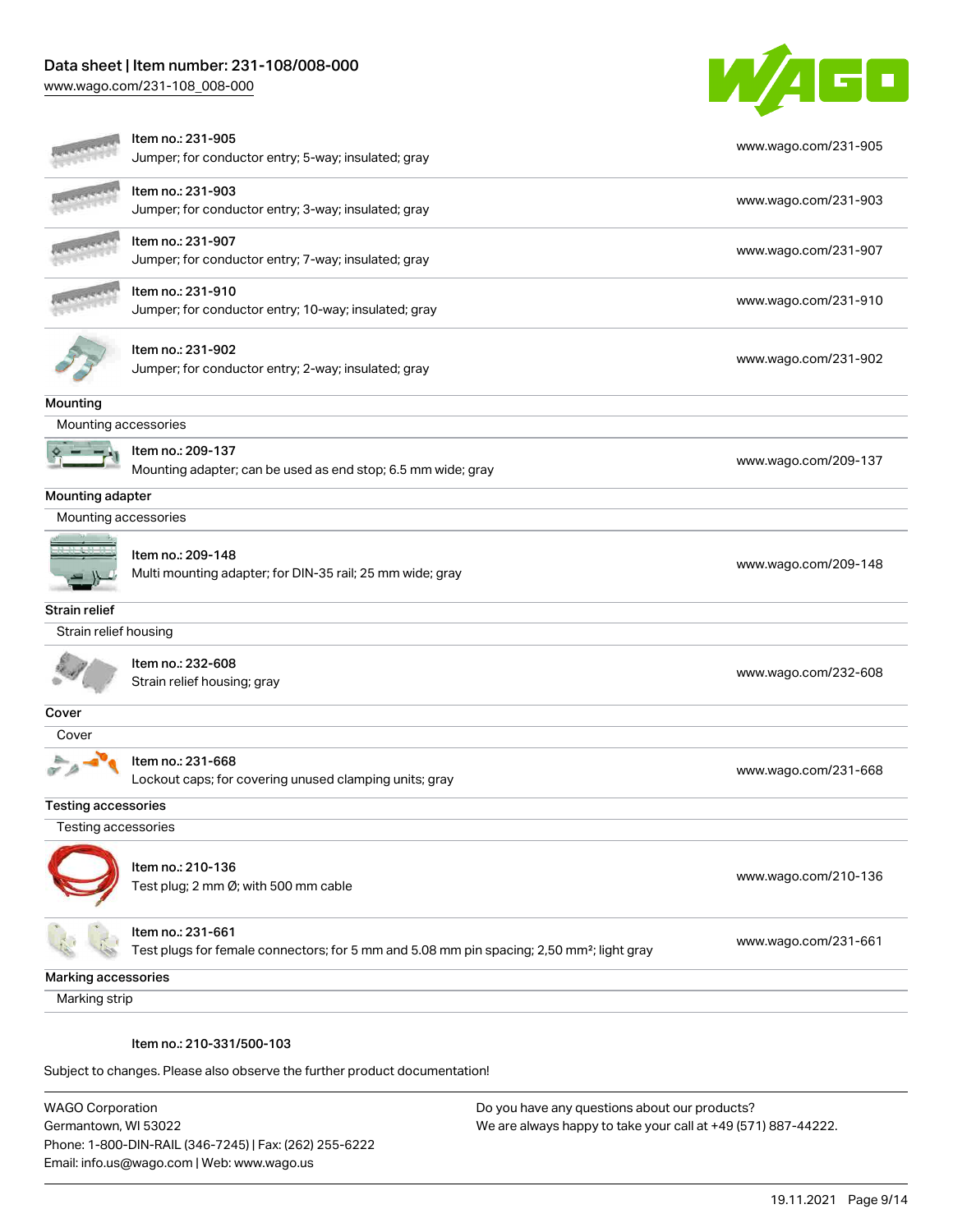

| Marking strips; as a DIN A4 sheet; MARKED; 1-12 (300x); Height of marker strip: 2.3 mm/0.091 in; Strip |  |
|--------------------------------------------------------------------------------------------------------|--|
| length 182 mm; Horizontal marking; Self-adhesive; white                                                |  |

[www.wago.com/210-331](http://www.wago.com/210-331/500-103) [/500-103](http://www.wago.com/210-331/500-103)

|                         | Item no.: 210-331/500-104<br>Marking strips; as a DIN A4 sheet; MARKED; 13-24 (300x); Height of marker strip: 2.3 mm/0.091 in; Strip                    | www.wago.com/210-331<br>/500-104 |
|-------------------------|---------------------------------------------------------------------------------------------------------------------------------------------------------|----------------------------------|
|                         | length 182 mm; Horizontal marking; Self-adhesive; white                                                                                                 |                                  |
|                         | Item no.: 210-332/500-202                                                                                                                               | www.wago.com/210-332             |
|                         | Marking strips; as a DIN A4 sheet; MARKED; 1-16 (160x); Height of marker strip: 3 mm; Strip length 182                                                  | /500-202                         |
|                         | mm; Horizontal marking; Self-adhesive; white                                                                                                            |                                  |
|                         | Item no.: 210-332/500-206                                                                                                                               | www.wago.com/210-332             |
|                         | Marking strips; as a DIN A4 sheet; MARKED; 33-48 (160x); Height of marker strip: 3 mm; Strip length<br>182 mm; Horizontal marking; Self-adhesive; white | /500-206                         |
|                         |                                                                                                                                                         |                                  |
|                         | Item no.: 210-332/500-205                                                                                                                               | www.wago.com/210-332             |
|                         | Marking strips; as a DIN A4 sheet; MARKED; 1-32 (80x); Height of marker strip: 3 mm; Strip length 182<br>mm; Horizontal marking; Self-adhesive; white   | /500-205                         |
|                         |                                                                                                                                                         |                                  |
|                         | Item no.: 210-332/500-204                                                                                                                               | www.wago.com/210-332             |
|                         | Marking strips; as a DIN A4 sheet; MARKED; 17-32 (160x); Height of marker strip: 3 mm; Strip length<br>182 mm; Horizontal marking; Self-adhesive; white | /500-204                         |
| Insulations stops       |                                                                                                                                                         |                                  |
| Insulation stop         |                                                                                                                                                         |                                  |
|                         |                                                                                                                                                         |                                  |
|                         | Item no.: 231-672                                                                                                                                       | www.wago.com/231-672             |
|                         | Insulation stop; 0.75 - 1 mm <sup>2</sup> ; dark gray                                                                                                   |                                  |
|                         | Item no.: 231-670                                                                                                                                       |                                  |
|                         | Insulation stop; 0.08-0.2 mm <sup>2</sup> / 0.2 mm <sup>2</sup> "s"; white                                                                              | www.wago.com/231-670             |
| Lecci                   |                                                                                                                                                         |                                  |
|                         |                                                                                                                                                         |                                  |
|                         | Item no.: 231-671<br>Insulation stop; 0.25 - 0.5 mm <sup>2</sup> ; light gray                                                                           | www.wago.com/231-671             |
|                         |                                                                                                                                                         |                                  |
| Tools                   |                                                                                                                                                         |                                  |
| Operating tool          |                                                                                                                                                         |                                  |
|                         | Item no.: 209-130                                                                                                                                       |                                  |
|                         | Operating tool; suitable for 264, 280 and 281 Series; 1-way; of insulating material; white                                                              | www.wago.com/209-130             |
|                         | Item no.: 209-132                                                                                                                                       |                                  |
|                         | Operating tool; for connecting comb-style jumper bar; 2-way; of insulating material                                                                     | www.wago.com/209-132             |
|                         | Item no.: 231-159                                                                                                                                       |                                  |
|                         | Operating tool; natural                                                                                                                                 | www.wago.com/231-159             |
|                         | Item no.: 231-231                                                                                                                                       | www.wago.com/231-231             |
|                         | Subject to changes. Please also observe the further product documentation!                                                                              |                                  |
|                         |                                                                                                                                                         |                                  |
| <b>WAGO Corporation</b> | Do you have any questions about our products?                                                                                                           |                                  |

Germantown, WI 53022 Phone: 1-800-DIN-RAIL (346-7245) | Fax: (262) 255-6222 Email: info.us@wago.com | Web: www.wago.us

We are always happy to take your call at +49 (571) 887-44222.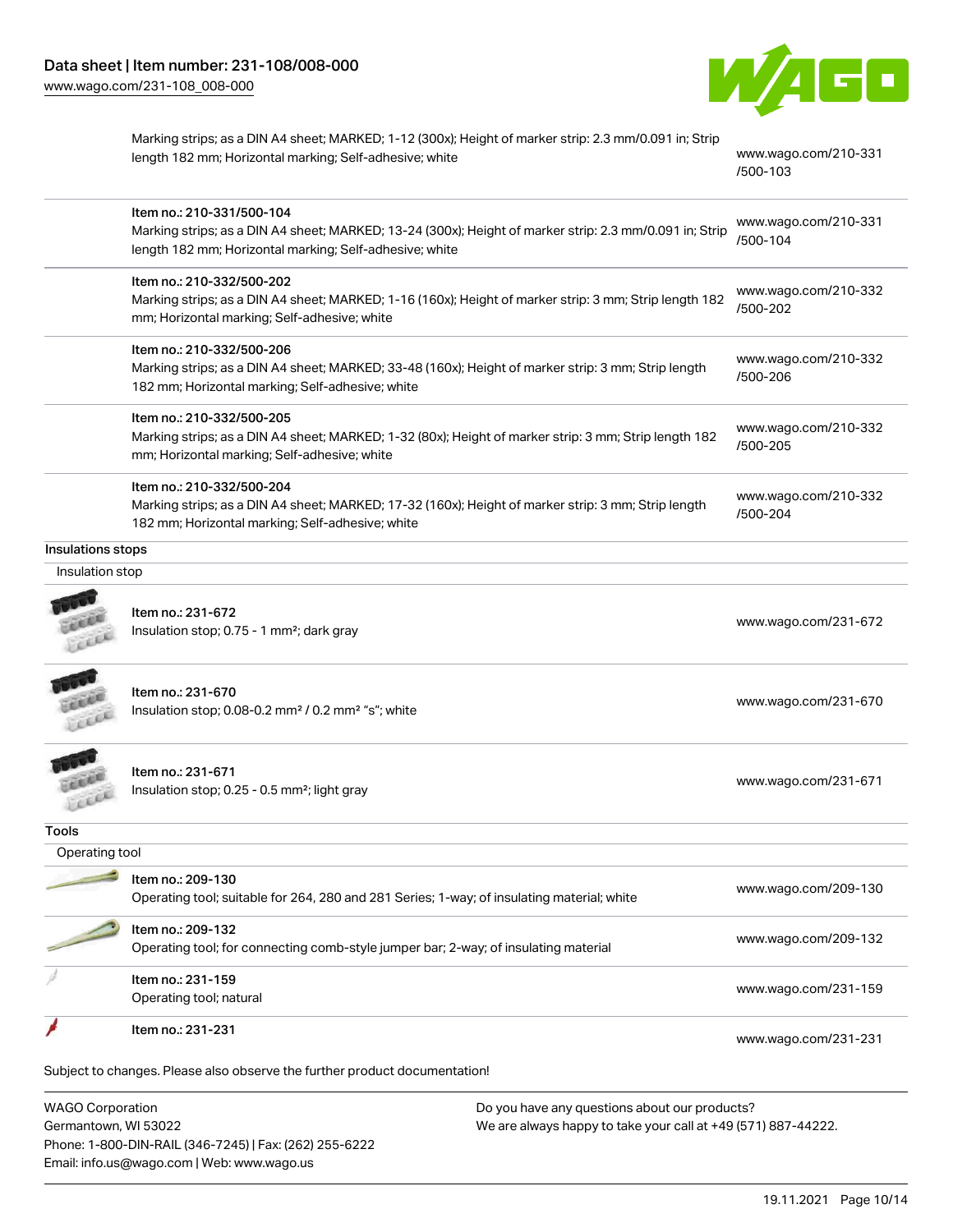

Combination operating tool; red

|                  | Item no.: 231-131<br>Operating tool; made of insulating material; 1-way; loose; white | www.wago.com/231-131 |
|------------------|---------------------------------------------------------------------------------------|----------------------|
|                  | Item no.: 231-291<br>Operating tool; made of insulating material; 1-way; loose; red   | www.wago.com/231-291 |
|                  | Item no.: 280-432<br>Operating tool; made of insulating material; 2-way; white        | www.wago.com/280-432 |
|                  | Item no.: 280-434<br>Operating tool; made of insulating material; 4-way               | www.wago.com/280-434 |
|                  | Item no.: 280-437<br>Operating tool; made of insulating material; 7-way               | www.wago.com/280-437 |
|                  | Item no.: 280-440<br>Operating tool; made of insulating material; 10-way              | www.wago.com/280-440 |
|                  | Item no.: 280-435<br>Operating tool; made of insulating material; 5-way; gray         | www.wago.com/280-435 |
|                  | Item no.: 280-436<br>Operating tool; made of insulating material; 6-way               | www.wago.com/280-436 |
|                  | Item no.: 280-438<br>Operating tool; made of insulating material; 8-way               | www.wago.com/280-438 |
|                  | Item no.: 280-433<br>Operating tool; made of insulating material; 3-way               | www.wago.com/280-433 |
| <b>Downloads</b> |                                                                                       |                      |

## Documentation

| Additional Information |            |               |          |
|------------------------|------------|---------------|----------|
| Technical explanations | 2019 Apr 3 | pdf<br>2.0 MB | Download |
|                        |            |               |          |

## CAD files

| CAD data                     |            |          |
|------------------------------|------------|----------|
| 2D/3D Models 231-108/008-000 | <b>URL</b> | Download |

## CAE data

| WAGO Corporation                                       | Do you have any questions about our products?                 |
|--------------------------------------------------------|---------------------------------------------------------------|
| Germantown, WI 53022                                   | We are always happy to take your call at +49 (571) 887-44222. |
| Phone: 1-800-DIN-RAIL (346-7245)   Fax: (262) 255-6222 |                                                               |
| Email: info.us@wago.com   Web: www.wago.us             |                                                               |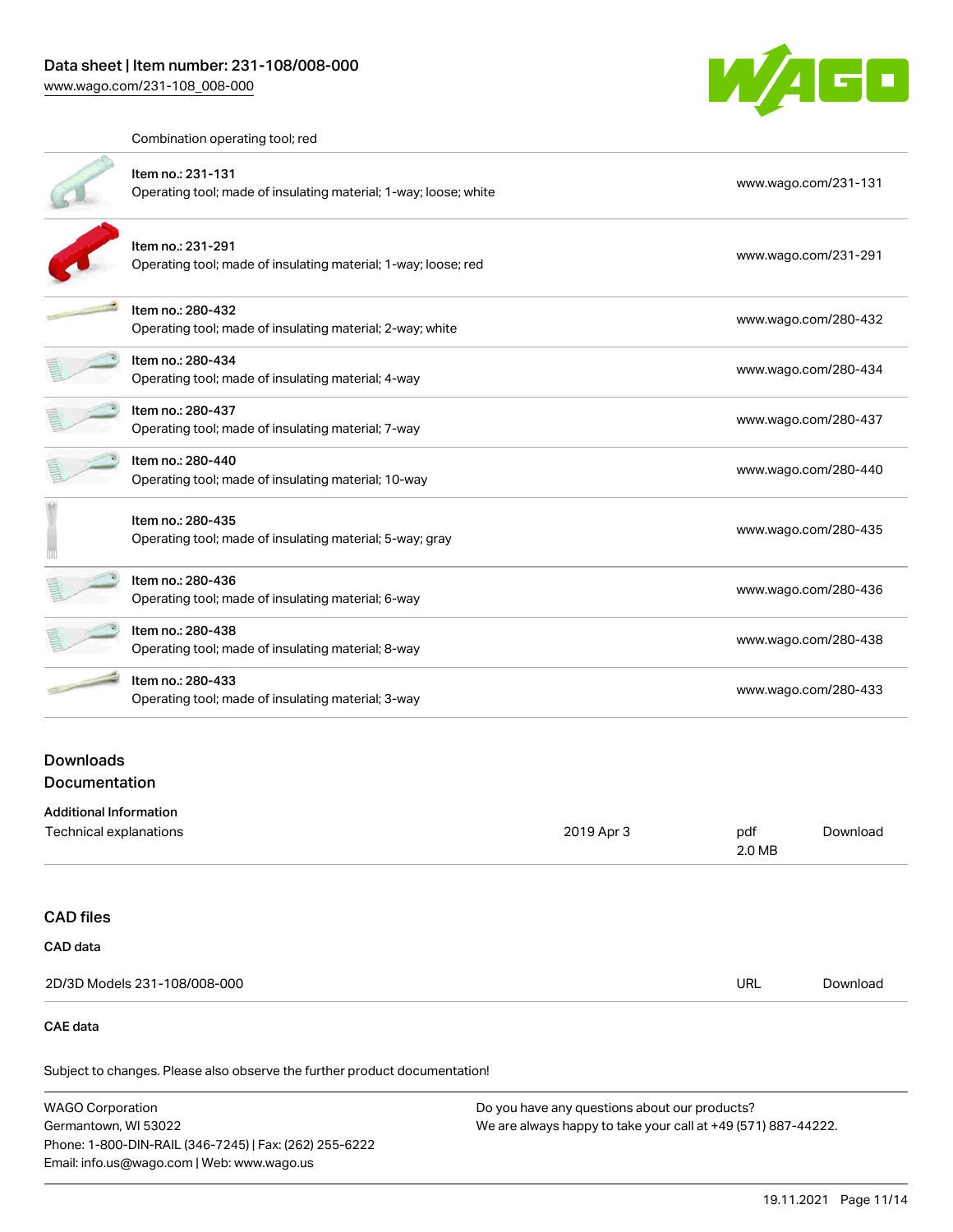

| EPLAN Data Portal 231-108/008-000 | URL        | Download |
|-----------------------------------|------------|----------|
| ZUKEN Portal 231-108/008-000      | <b>URL</b> | Download |
| EPLAN Data Portal 231-108/008-000 | <b>URL</b> | Download |
|                                   |            |          |

## Environmental Product Compliance

#### Compliance Search

| Environmental Product Compliance 231-108/008-000                                                        | URL | Download |
|---------------------------------------------------------------------------------------------------------|-----|----------|
| 1-conductor female connector; CAGE CLAMP <sup>®</sup> ; 2.5 mm <sup>2</sup> ; Pin spacing 5 mm; 8-pole; |     |          |
| Snap-in mounting feet; 2,50 mm <sup>2</sup> ; gray                                                      |     |          |

#### Installation Notes



Inserting a conductor via 3.5 mm screwdriver – CAGE CLAMP® actuation parallel to conductor entry.



Inserting a conductor via 3.5 mm screwdriver – CAGE CLAMP® actuation perpendicular to conductor entry.



Inserting a conductor into CAGE CLAMP® unit via operating lever (231-291).



Inserting a conductor via operating tool.

Subject to changes. Please also observe the further product documentation!

WAGO Corporation Germantown, WI 53022 Phone: 1-800-DIN-RAIL (346-7245) | Fax: (262) 255-6222 Email: info.us@wago.com | Web: www.wago.us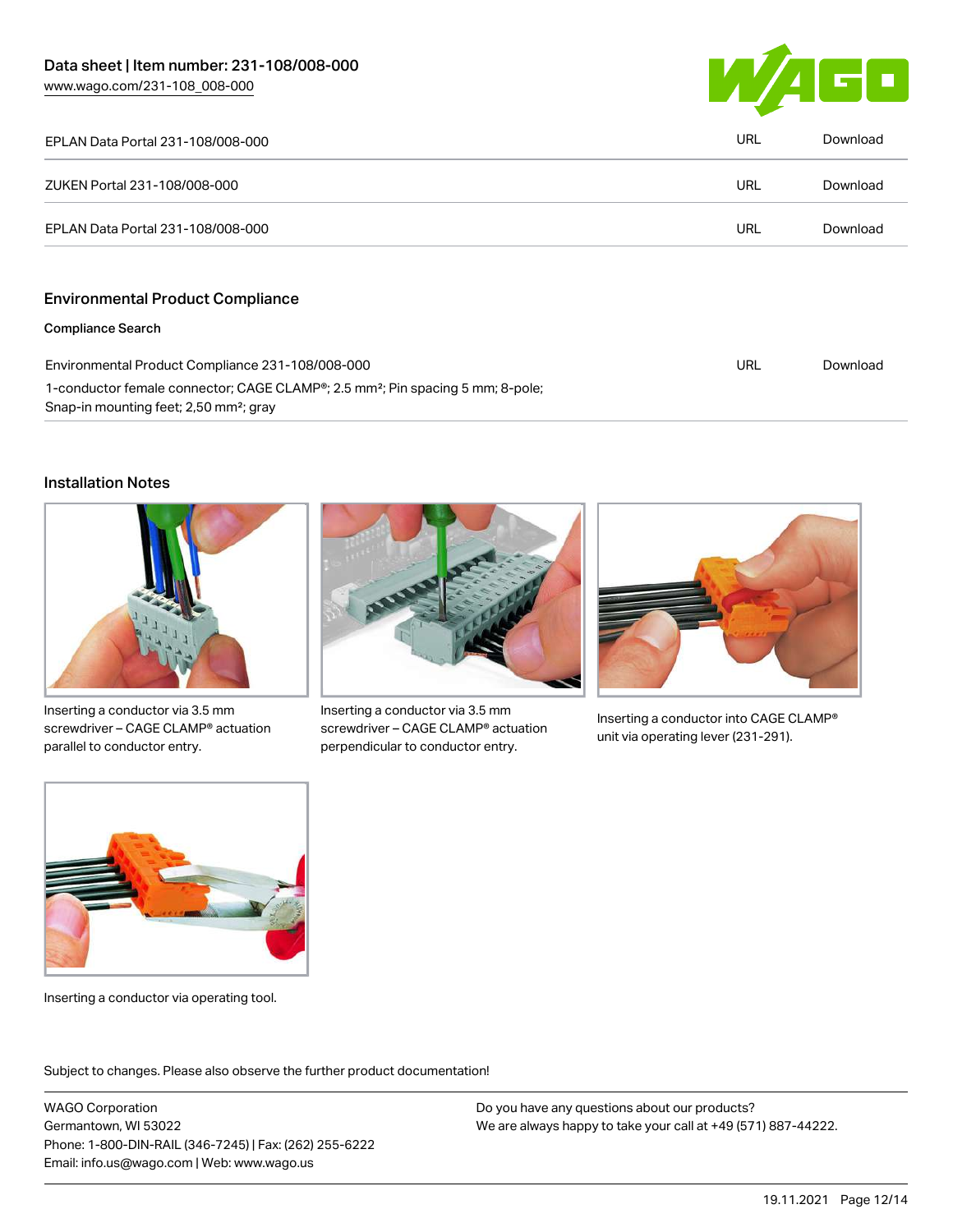



Coding a female connector by removing coding finger(s).



Testing – female connector with CAGE CLAMP®

Integrated test ports for testing perpendicular to conductor entry via 2 or 2.3 mm Ø test plug

#### Installation



Male connector with strain relief plate



Strain relief housing shown with a male connector equipped with CAGE CLAMP®

Subject to changes. Please also observe the further product documentation!

WAGO Corporation Germantown, WI 53022 Phone: 1-800-DIN-RAIL (346-7245) | Fax: (262) 255-6222 Email: info.us@wago.com | Web: www.wago.us